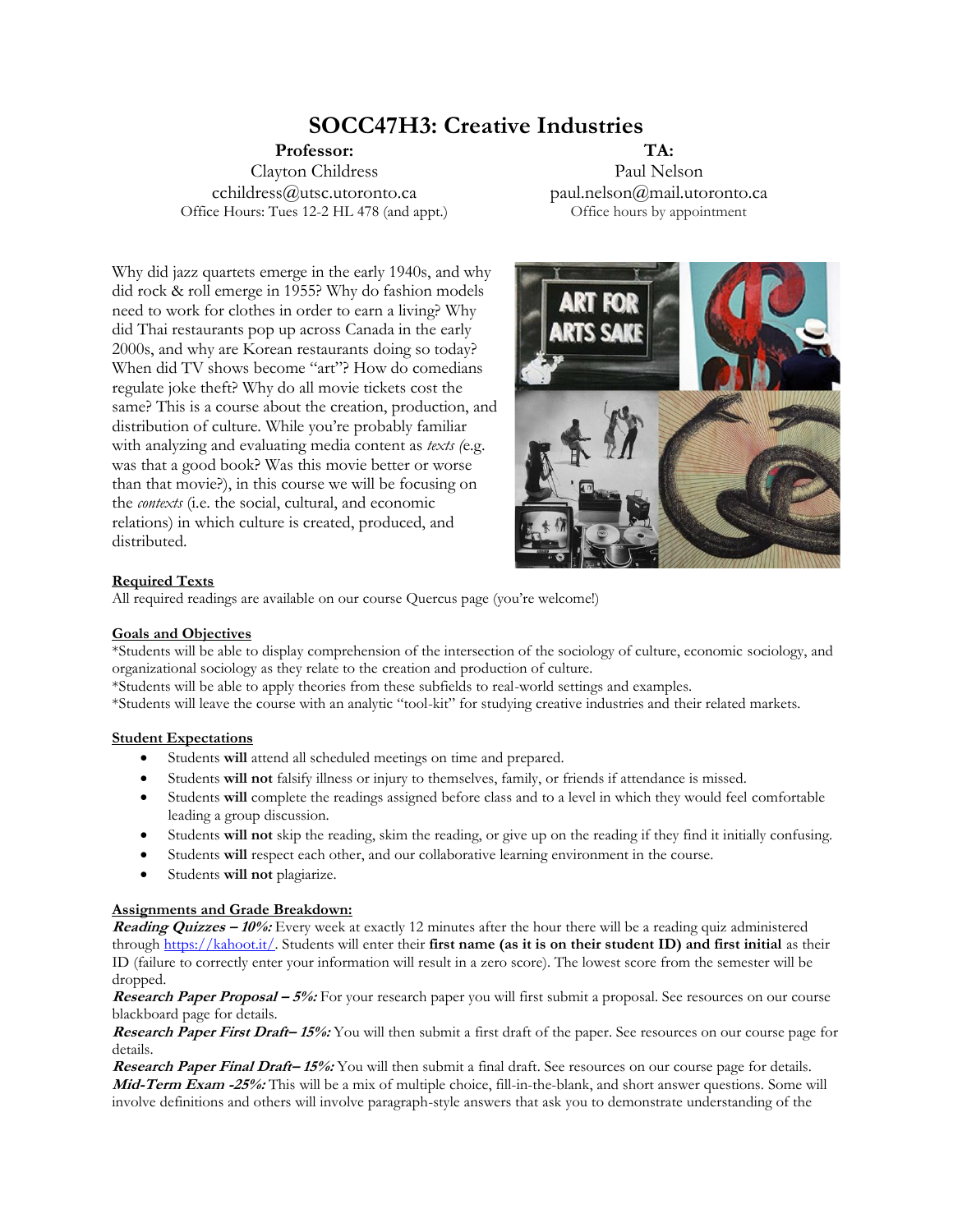material. We will spend time preparing for the exam in class, and we'll go over sample questions along the way to make sure you understand its format. **Final Exam: -30%**: The final exam has the same format as the midterm exam.

# **University of Toronto: What Grades Mean**

All grading in this course abides by the University of Toronto's grading policy. Fractional final grades will be rounded up from the tenths column (>= ). Save for this standardized adjustment grades will under no circumstances be changed for being "close." The standard grade cut-points can be found at http://www.writing.utoronto.ca/advice/general/gradingpolicy.

## **In-Class Expectations**

Mere "participation" – how much you do or don't talk, sit up or fall asleep – isn't really what most of us want from our students. Instead, most of us hope to see students accept our invitation to "the life of mind" by adopting a "scholarly attitude." Having a "scholarly attitude" involves developing intellectual curiosity and a genuine engagement with the ideas presented in the course. Students with a scholarly attitude take the student role seriously and demonstrate their commitment to academic pursuits by actively engaging in the material, reflecting deeply on the readings, raising thoughtful questions and comments in class, bringing unsolicited materials to share that are directly relevant to the topics being covered, come early and/or stay late to raise their own questions about the material, and generally go above and beyond the requirements of the course. Students who lack a scholarly attitude passively complete the readings and responses, occasionally engage in other activities during lecture (playing with phones, texting, daydreaming, and so on), and are primarily concerned with obtaining a particular grade in the course. Having a "scholarly attitude" is rewarded in many small and large ways.

## **Cellphones and Laptops in Class**

Cellphones should be turned off or to vibrate. When facing the board laptops allowed to the furthest left side of the room. If there are no more seats available all the way to the left, please sit one-row over. If you are using a laptop and there are still seats to your right, I will ask you to move over.

The reason for this policy is because a wealth of research suggests that both directed and non-directed laptop use in post-secondary education significantly weakens student performance. The effect is large enough to drop the user's grade from a B+ to a B-. For directed use, the speed of typing on a laptop prevents students from processing and adjudicating main points in the note-taking process, thereby weakening their knowledge acquisition and retention. Hand-writing your notes is better for your grasp and retention of material.

#### **Assorted Policies having to do with Email**

Email is a good tool for information or a question that requires two or less sentences to communicate, and two or less sentences to answer. For anything longer than this please speak to me during the break, before or after class, or during office hours. Email the TA with any questions about the course. Questions that are not emailed to the TA will either be forwarded to the TA or deleted. Questions that are answered in the syllabus will be responded to with the word "syllabus." Your emails will be responded to within 48 hours, not including weekends. If your question has not been responded to in 48 hours, please forward it to me after that period. Do not expect a response outside of normal business hours (e.g. a question emailed on Friday night will be responded to by the end of the working day on Tuesday).

#### **Late Work Policy**

Late work without a medical exemption form from the registrar that has been filled out by your medical professional will, in all cases, by docked  $\frac{1}{2}$  grade (e.g. "A" to "A-" for each 24 hour period it is late, and starting at the time it is due.

#### **Turnitin**

Students will be required to submit their course essays to Turnitin.com for a review of textual similarity and detection of possible plagiarism. In doing so, students will allow their essays to be included as source documents in the Turnitin.com reference database, where they will be used solely for the purpose of detecting plagiarism. The terms that apply to the University's use of the Turnitin.com service are described on the Turnitin.com web site.

#### **Writing Standards**

Writing is an important skill that can be used to communicate effectively. As is the case with any skill, one gets better with practice. The UTSC Writing Centre is an excellent resource available to every UTSC student. I suggest that students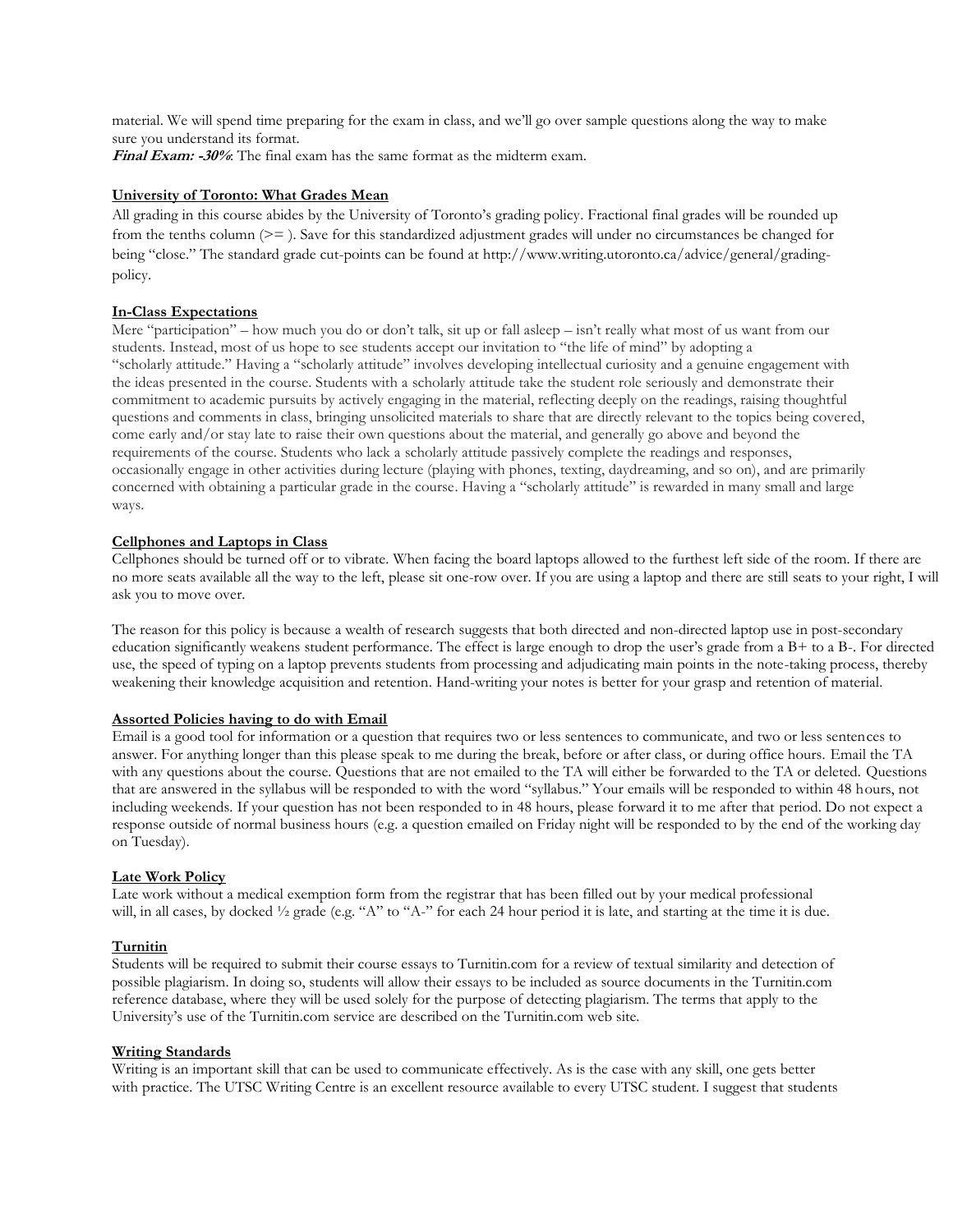make use of this valuable resource. Please look at the link: http://www.utsc.utoronto.ca/courses/calendar07/Writing\_at\_U\_of\_T\_Scarborough.html#

## **Academic Integrity**

Academic integrity is essential to the pursuit of learning and scholarship in a university, and to ensuring that a degree from the University of Toronto is a strong signal of each student's individual academic achievement. As a result, the University treats cases of cheating and plagiarism very seriously. The University of Toronto's Code of Behaviour on Academic Matters [\(http://www.governingcouncil.utoronto.ca/policies/behaveac.htm\)](http://www.governingcouncil.utoronto.ca/policies/behaveac.htm) outlines the behaviours that constitute academic dishonesty and the processes for addressing academic offences.

All suspected cases of academic dishonesty will be investigated following procedures outlined in the Code of Behaviour on Academic Matters. If you have questions or concerns about what constitutes appropriate academic behaviour or appropriate research and citation methods, you are expected to seek out additional information on academic integrity from your instructor or from other institutional resources (see<http://www.utoronto.ca/academicintegrity/resourcesfor> students.html).

## **AccessAbility Services**

Students with diverse learning styles and needs are welcome in this course. If you have a disability/health consideration that may require accommodations, please approach Access*Ability* Services as soon as possible and keep me in the know about how this develops. Access*Ability* Services staff (located in Rm SW302, Science Wing) are available by appointment to assess specific needs, provide referrals and arrange appropriate accommodations at 416-287-7560 416 or email [ability@utsc.utoronto.ca.](mailto:ability@utsc.utoronto.ca) The sooner you let them know your needs, the quicker you can obtain help in achieving your learning goals in this course. The Access*Ability* website is [http://www.utsc.utoronto.ca/~ability/.](http://www.utsc.utoronto.ca/~ability/)

## **Feedback on our Course**

I value and seek your feedback on our course. To that end, I will distribute a mid-term evaluation near the halfway point of the course to hear from you anonymously. This assists me in making any necessary adjustments in my teaching practice for the rest of our time together.

#### **Possible Changes to the Syllabus**

Every class is a bit different. As a result, unforeseen problems may emerge, and we may have to adjust the syllabus as we go. Over the term the syllabus may change. Make sure you are staying up to date on our course site.

# **On Grading Curves:**

Although typically not done, the professor reserves the right to curve final grades upwards or downwards based on historic curves and averages.

# **Statement of Acknowledgement of Traditional Land**

We wish to acknowledge this land on which the University of Toronto operates. For thousands of years it has been the traditional land of the Huron-Wendat, the Seneca, and most recently, the Mississaugas of the Credit River. Today, this meeting place is still the home to many Indigenous people from across Turtle Island and we are grateful to have the opportunity to work on this land.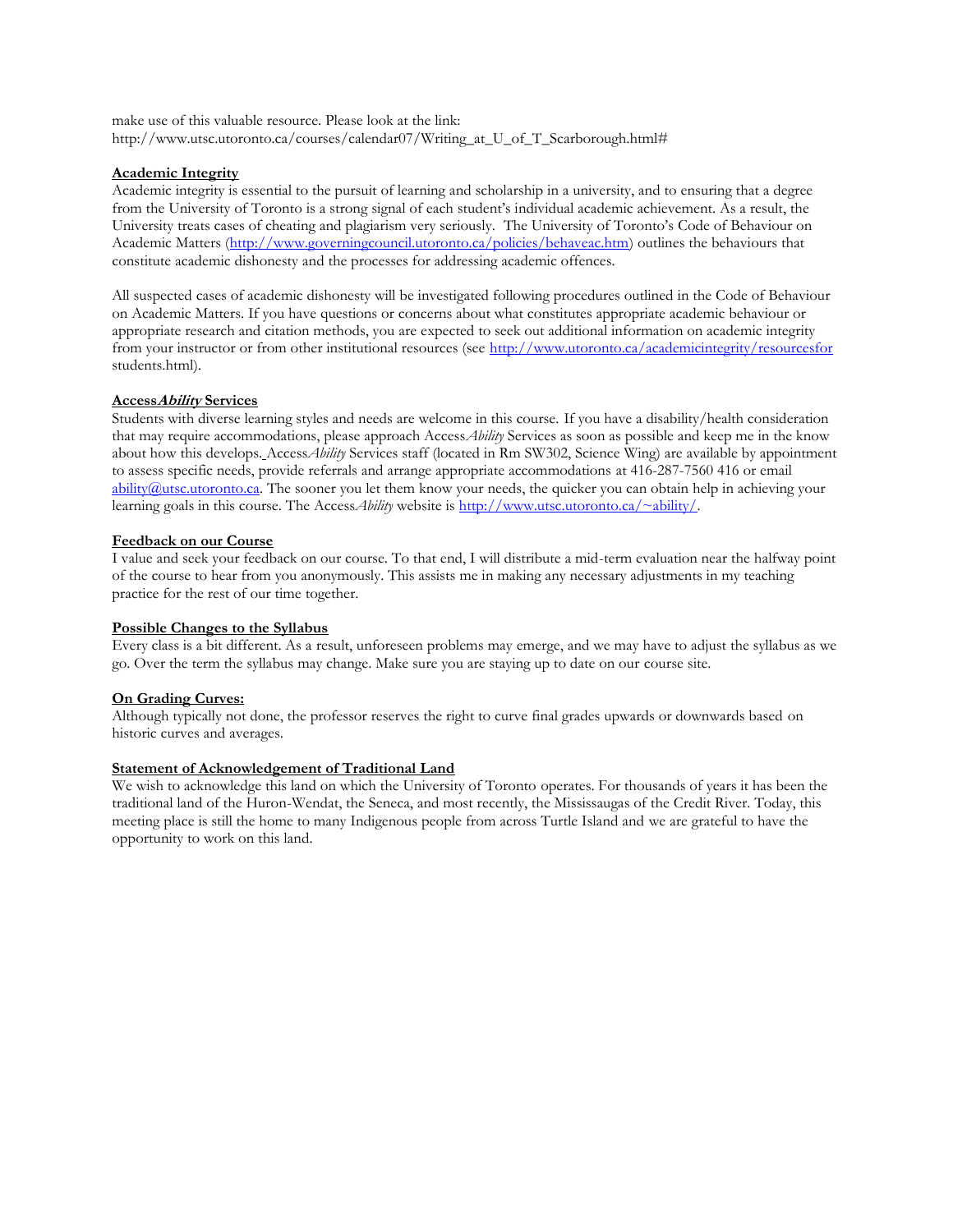| Date                     | <b>Assignments</b>                                                                                                | Due                    |
|--------------------------|-------------------------------------------------------------------------------------------------------------------|------------------------|
| Sep 3                    | N/A                                                                                                               |                        |
| Welcome to the Course    |                                                                                                                   |                        |
| Sep 10                   | Academic: Peterson, Richard A., & Anand, N. 2004. "The Production of                                              |                        |
| The Commerce of Art,     | Culture Perspective." Annual Review of Sociology, 30, 311-334.                                                    |                        |
| The Art of Commerce      | Peterson, Richard. 1990. "Why 1955? Explaining the Advent of Rock                                                 |                        |
|                          | Music." Popular Music 9(1): 97-116.                                                                               |                        |
|                          | Popular: Felten, Eric. 2013. "How the Taxman Cleared the Dance Floor"<br>March 17, 2013, The Wall Street Journal. |                        |
|                          | Listen: Book Riot's Annotated: "Saving Shakespeare" March 19, 2018                                                |                        |
|                          | $\frac{https://good.gl/LBi9bA}{https://good.gl/LBi9bA}$                                                           |                        |
| Sep 17                   | Academic: Bielby, W. T., & Bielby, D. D. 1994. "All Hits Are Flukes":                                             | Assignment             |
| What to do When          | Institutionalized Decision Making and the Rhetoric of Network Prime-                                              | #1 (paper              |
| Nobody Knows             | Time Program Development. American Journal of Sociology, 99(5), 1287-1313.                                        | proposal)              |
| Anything                 | Popular: Lindbergh, Ben, and Rob Arthur. 2018. "When do TV Shows                                                  | submitted on           |
|                          | Peak?" July 31. TheRinger.com                                                                                     | Quercus                |
|                          | Cieply, Michael. 2014. "Life and Near Death of a Miramax Script."                                                 |                        |
|                          | December 24, The New York Times.                                                                                  |                        |
|                          | Listen: Harvard Business School's The Business: "Making Big Bets: How                                             |                        |
|                          | Blockbuster Strategies Work" Feb 12, 2015 https://goo.gl/6FfBF3                                                   |                        |
| Sep 24                   | Academic: Sgourev, S. V., & Althuizen, N. 2014. "Notable" or "Not Able"                                           |                        |
| The Ups and Downs of     | When Are Acts of Inconsistency Rewarded? American Sociological Review,                                            |                        |
| Being an Artist          | 79(2), 282-302.                                                                                                   |                        |
|                          | Popular: Kaufman, Leslie. 2014. "Chasing Their Star, on YouTube."                                                 |                        |
|                          | February 1, The New York Times.<br>Tierce, Merritt. "I Published my Debut Novel to Critical Acclaim -and Then     |                        |
|                          | I Promptly Went Broke" Marie Claire, Sep. 16, 2016.                                                               |                        |
|                          | Listen: KRCW's The Business: "John M. Chu and Kevin Kwan on the Crazy                                             |                        |
|                          | Gamble of 'Crazy Rich Asians." Aug 13, 2018 https://goo.gl/pjeGTU                                                 |                        |
| Oct 1                    | Academic: Becker, Howard S. 1974. "Art as Collective Action." American                                            |                        |
| A Worm's Eye View        | Sociological Review 39(6): 767-776.                                                                               |                        |
|                          | Popular: Matson, Andrew. "This Beat's for You: The Making of Drake's                                              |                        |
|                          | 'Furthest Thing'" NPR's The Record. Oct. 2, 2013.                                                                 |                        |
|                          | Allen, Emma. "How the Upright Citizens Brigade Improvised a Comedy                                                |                        |
|                          | Empire." The New Yorker. Sep. 5, 2016.                                                                            |                        |
|                          | Listen: Song Exploder: "The Roots 'It Ain't Fair (feat. Bilal') Jan 3, 2018                                       |                        |
|                          | $\frac{https://good.gl/EBqp8n}{https://good.gl/EBqp8n}$                                                           |                        |
| Oct 8<br>Midterm Exam    | <b>In-Class Midterm</b>                                                                                           |                        |
| Oct 22                   | Academic: Bourdieu, P. 1983. "The Field of Cultural Production, or: The                                           |                        |
| A Bird's Eye View        | Economic World Reversed." Poetics, 12(4-5), 311-356.                                                              |                        |
|                          | Popular: Schraf, Sarah. 2016. "The Campaign to Make You Eat Kimchi."                                              |                        |
|                          | July 26, Priceonomics.com                                                                                         |                        |
|                          | Harris, Mark and Kyle Buchanan. 2016. "Is There Even Such Thing as                                                |                        |
|                          | 'Oscar Bait?' New York Magazine Oct 31.                                                                           |                        |
|                          | Listen: Planet Money: "Episode #650: The Scariest Thing in Hollywood"                                             |                        |
|                          | Sep 11, 2015 http://goo.gl/BM7NAq                                                                                 |                        |
| Oct 29                   | Academic: Hahl, O. 2016. "Turning Back the Clock in Baseball: The                                                 | Assignment             |
| Fabricating Authenticity | Increased Prominence of Extrinsic Rewards and Demand for Authenticity."                                           | $#2$ (first            |
|                          | Organization Science, 27(4), 929-953.<br>Popular: Francis, Lam and Eddie Huang. "Is it Fair for Chefs to Cook     | draft of               |
|                          | other Cultures' Foods?" June 5, 2012, Gilt Taste.                                                                 | paper)<br>submitted on |
|                          | Butler, Oobah. "I Made My Shed the Top-Rated Restaurant on                                                        | Quercus                |
|                          | TripAdvisor." Vice December 6, 2017.                                                                              |                        |
|                          | Listen: Planet Money: "Episode #764: Pub in a Box" April 12, 2017                                                 |                        |
|                          | $\frac{\text{https://goo.gl/1XQm8M}}{}$                                                                           |                        |